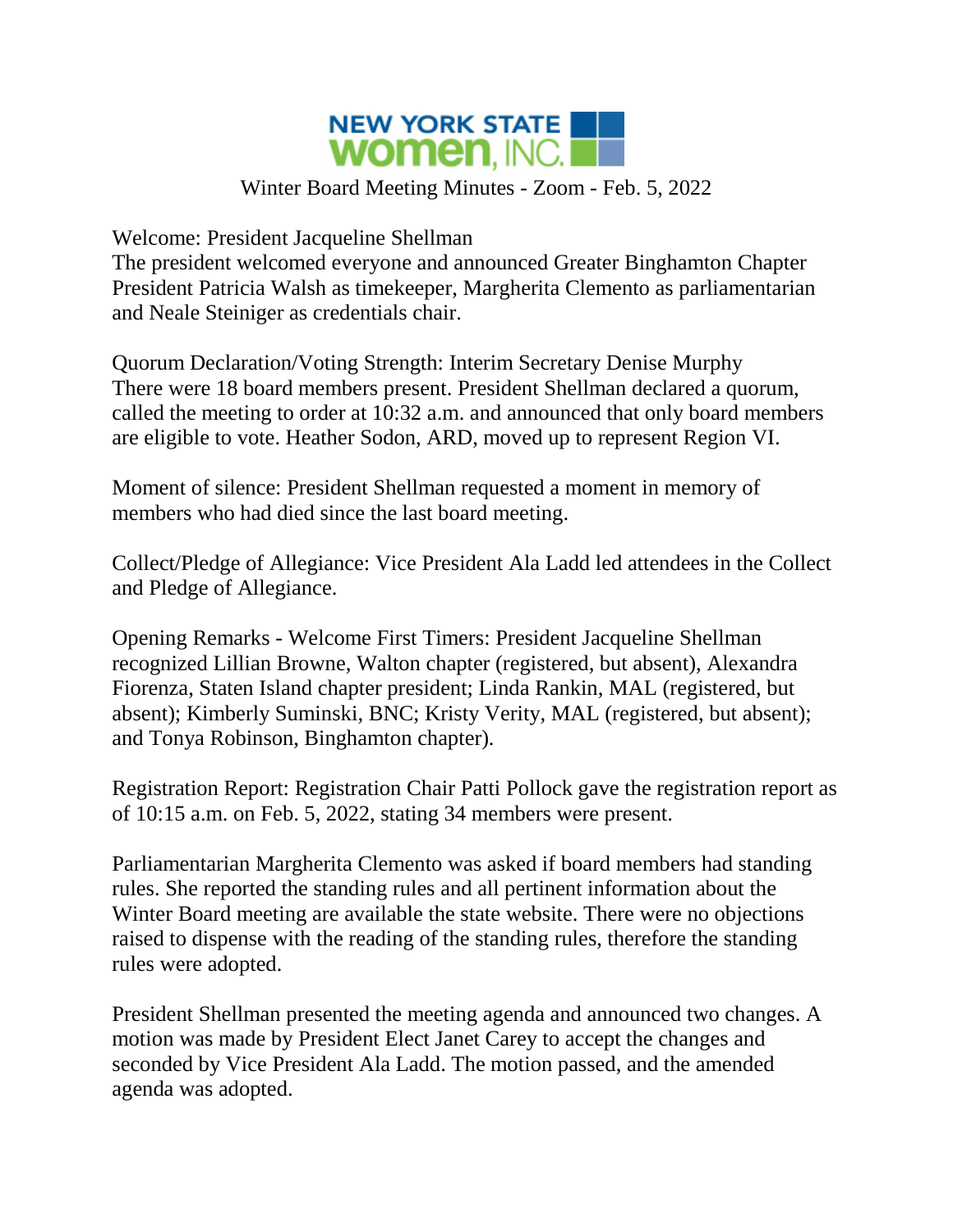Secretary's report: Denise Murphy, Interim. There were no additions.

There was a correction to the Fall Board meeting minutes from Oct.16, 2021\*, and a motion was made by Interim Secretary Denise Murphy to accept the changes. The motion was seconded by Treasurer Patti Pollock, and the minutes were accepted.

Treasurer Patti Pollock delivered her report, there were no changes, and it will be filed for audit.

Vice President Ala Ladd's report is online, and there was no addendum.

President-Elect Janet Carey's report is online, and she added that a regional directors meeting has been held since that report was made. Among action items adopted at a subsequent RD meeting was a plan to provide profiles in future issues of The Communicator about each region.

President Shellman stated her report is online, but she also spoke to thank Immediate Past President Robin Bridson for updating the leadership directory and Membership Chair Renee Cerullo for her work and postings on the website.

Immediate Past President Robin Bridson has a report available online and that she is available to help chapters with technology issues and to guide chapters wishing to improve their meeting presentations through technology.

Standing Committee Reports:

Advocacy Chair Sue Bellor: She is seeking someone to fill the vacancy as chair of the subcommittee on legislative resolutions.

Chair Bellor then made a motion to approve the proposed Advocacy Statement for presentation to the general membership at the annual conference in June. Region VIII director Ramona Gallagher objected to mention of political-action campaigns in the Advocacy Statement as did Region V Director Helen Rico. A motion to amend the statement made by Director Gallagher, seconded by Director Rico and read aloud by President Jacquie Shellman reads: "I move to amend the Advocacy Statement to delete the last bullet item, regarding political campaigns."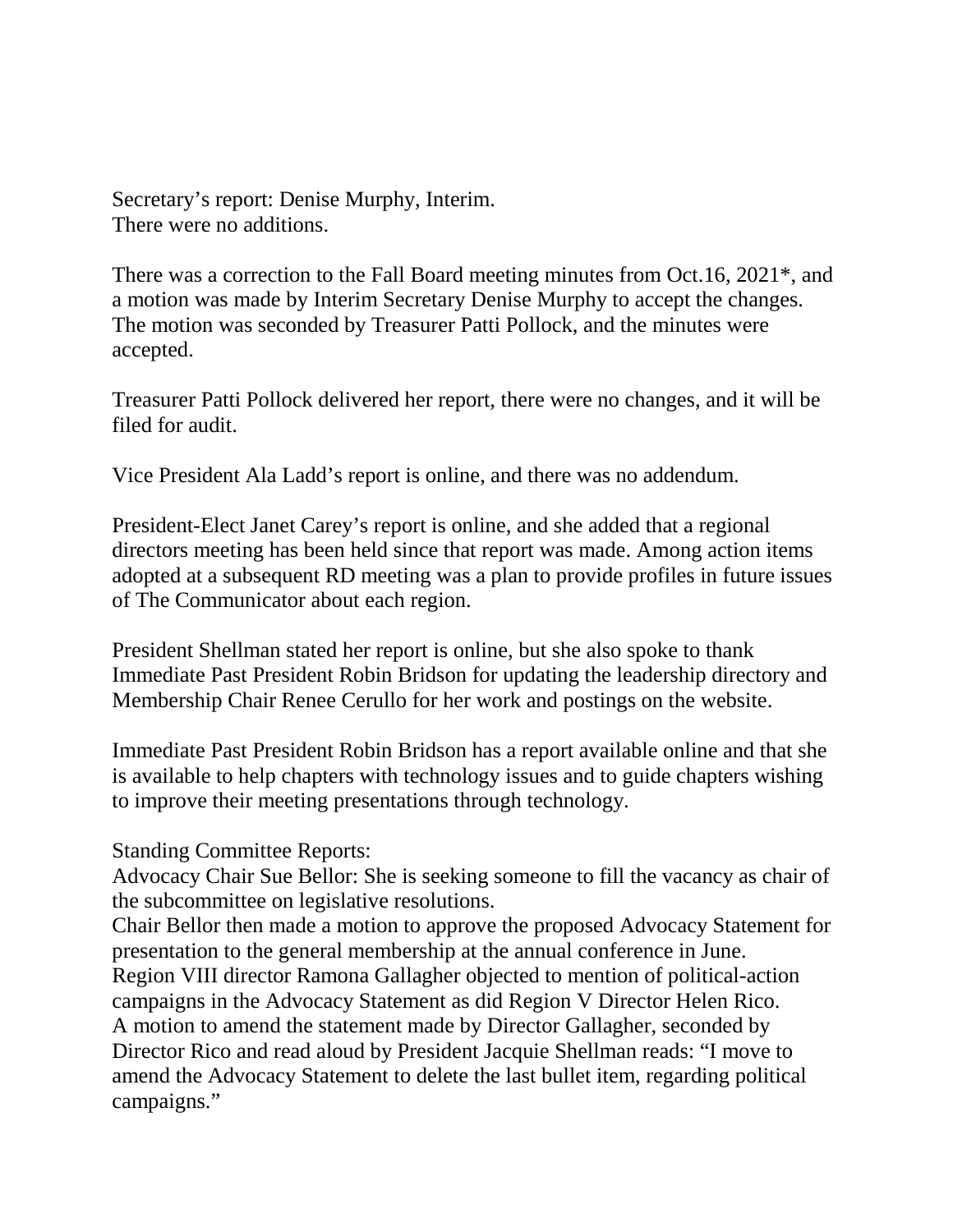The motion was approved by voice vote.

## **Motion WB-2022-1**: **Board President Jacquie Shellman moved that the amended 2022 Advocacy Statement - which removes mention of political campaigns - be presented for approval to the general membership of the New York State Women Inc. at the annual conference in June.** The motion passed by voice vote.

## **Motion WB-2022-2**: **Advocacy Chair Susan Bellor moved that the New York State Women Inc. board approve the Legislative Platform to then be presented at the annual conference in June 2022.**

The motion passed by voice vote.

Bylaws Chair Sue Mager: No additions to report.

Communications Chair Linda Przepasniak: No additions to report.

Finance Chair Ruthann Rocque: No additions to report.

## **Motion WB-2022-3: Finance Chair Ruthann Rocque moved that the Board of Directors of New York State Women Inc. accept the 2022-23 budget as presented and bring before the membership at the 2022 state conference for approval.**

The motion passed by voice vote.

Membership Chair Renee Cerullo: There are 353 current members.

Personal and Professional Development Chair Robin Allen: No additions to report.

Regional Director Reports: Region II: No updates. Region III: RD Karen Pantel thanked those who helped her through mentoring and with banking-signature questions. Region V: RD Helen Rico thanked chapters for increasing membership. Region VI: ARD Heather Sodon reported seven new members have joined. Region VII: RD Mary Ellen Morgan shared news of the passing of Alice Michael who was remembered for her many years of active, dedicated service.